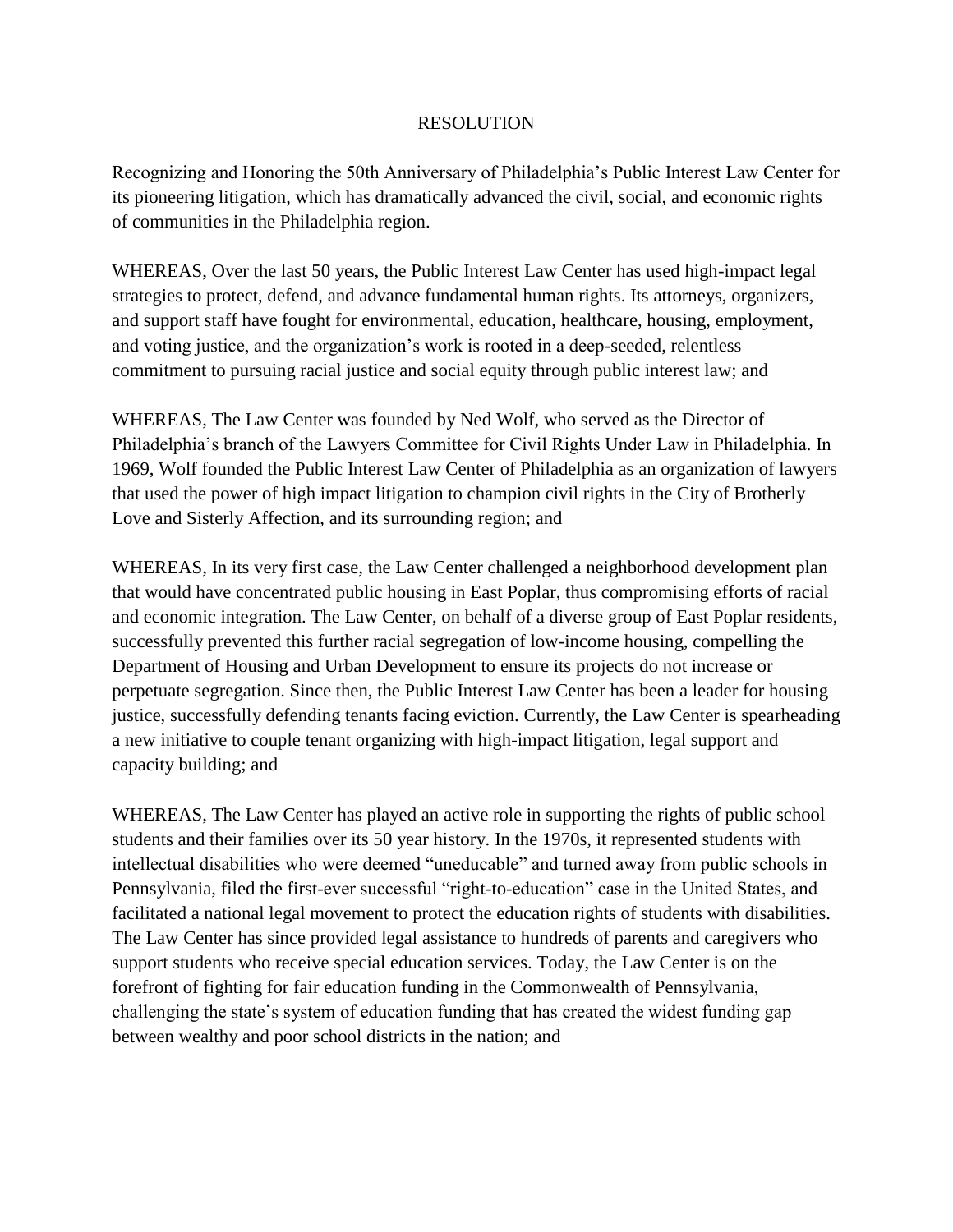WHEREAS, The Law Center has fought for full integration, respect, and freedom from discrimination on behalf of people with disabilities in Philadelphia and across the country throughout its history. At Pennhurst State School and Hospital, the Commonwealth of Pennsylvania forcibly confined thousands of people with developmental disabilities, who were often denied educational services and experienced abuse and neglect. The Law Center helped these Pennsylvanians return to their communities by representing residents of Pennhurst in a class action lawsuit against the institution in 1974, forcing the state to close the facility and develop a system of community-based services. The Law Center continued to lead the movement for community-based services, filing similar successful lawsuits on behalf of residents of large segregated institutions across the country over a period of almost 40 years. Today, the Law Center promotes employment for people with disabilities, working to protect key employment and education rights; and

WHEREAS, The Law Center has also served as a pioneering force for climate justice, successfully reducing emissions from incinerators, industrial plants and automobiles. The Law Center drafted the first ever Community Right to Know ordinance in Philadelphia, adopted by this Council in 1981 after extensive organizing by Bridesburg residents, first responders, and union workers concerned with hazardous chemicals stored in their community. The Law Center's Garden Justice Legal Initiative has also uplifted and supported community gardeners and other residents who wish to develop vacant land into green, inclusive public spaces; and

WHEREAS, Recognizing that voting rights are an essential pillar of democracy, the Law Center has long aimed to enhance the integrity of elections by protecting every citizen's right to vote. After the Pennsylvania legislature passed a law requiring photo identification to be presented before voting, the Law Center sued and prevented the law from being in effect for the 2012 general election, before it was ultimately deemed unconstitutional by the Commonwealth Court. In 2018, the Law Center's litigation led to a Pennsylvania Supreme Court ruling that Pennsylvania's gerrymandered congressional map "plainly and palpably" violated the state constitution, and ordered the drawing of a new map for the 2018 primary and general elections. This litigation marked the first successful challenge to partisan gerrymandering resulting in a redrawn congressional map in United States history; and

WHEREAS, The Law Center has also spearheaded innovative work to protect employment rights for Philadelphians. In the mid-1970s, the Law Center used litigation to challenge deeply embedded sexism in the Philadelphia Police Department, leading to a Federal District Court judicial order that 100 new women officers be hired. In the 1980s, the Law Center obtained more than \$15 million in back pay for Black workers who faced discrimination at US Steel Company's Fairless Hills Plant. Today, through their Fair Employment Opportunities Project, the Law Center addresses widespread discrimination against job-seekers with criminal records by representing individuals who are unlawfully denied employment based on a criminal history and